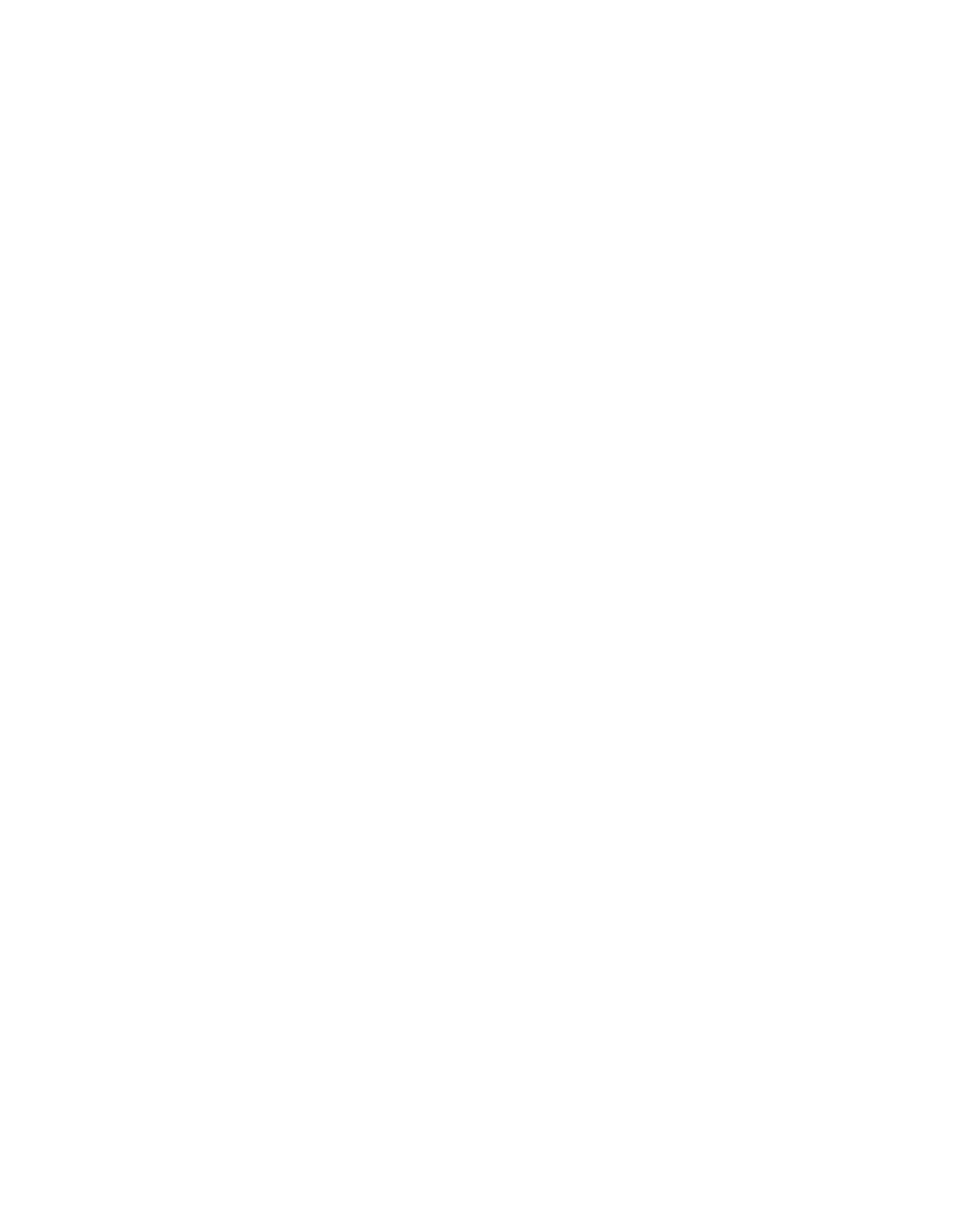$$
A = \frac{1}{4} \varepsilon_0 \Delta V \frac{\left(\int E^{\text{old}} \times \overline{\mathbf{H}_m} \cdot d\mathbf{S} + \int \overline{\mathbf{E}_m} \times H^{\text{old}} \cdot d\mathbf{S}\right)}{\int Re\left(\mathbf{E}_m \times \overline{\mathbf{H}_m}\right) \cdot d\mathbf{S}}
$$
(9)

where  $\overline{G^{EM}}(x, x')$  is the electromagnetic Green's function expressing the electric field at *x* due to a magnetic dipole at *x* ' .

The adjoint simulation described Eq. (8) consists of sending the desired mode backwards into the splitter. This is analogous to Eq. (6), where the adjoint source was located at the measurement point of the Figure-of-Merit. This source problem can be solved with a standard Maxwell solver. FDTD is perfectly suited for this propagating wave problem. Also analogous to Eq (6) the phase of the adjoint source is set using  $E^{old}$  and  $H^{old}$ , from the forward simulation, as described in Eq (9). Once the adjoint simulation is performed, the derivative of the Figure-of-Merit with respect to dielectric permittivity at *every* point in the design region is calculated by combining the forward and adjoint simulations results into Eq. (5). FDTD is perfectly suited to solve the direct and adjoint problem, which consists of propagating waves in a dielectric.



Fig. 3. Coupling efficiency evolution during the optimization. The switch from 2d to 3d FDTD is visible at iteration 41. For comparison, the previous record of ref [3]. was −0.13dB and required 1500 simulations.

This derivative is then used to modify the geometry of the splitter. Since we employed a level set description of geometry, the derivative is used as a velocity field to modify the level set shape. This has the effect of pushing out the geometry boundary when the derivative is positive and pushing it in when it is negative. Since the refractive index if Silicon is higher than that of Silicon dioxide this implements the imperative of the derivative at every point: The Figure-of-Merit benefits from an increase in the dielectric permittivity where the derivative is positive and vice-versa. The step-size criterion for each iteration is a fixed area of changing type in 2d, and a fixed volume in 3d.

The device was first optimized using 2d finite difference time domain (FDTD) simulations of a structure extruded infinitely in the 3rd dimension. In 2d, the effective index method is used and the Silicon is assigned the fictitious refractive index  $= 2.8$ , which mimics the proper in-plane wavevector of the correct 3d mode. Once iterative progress stopped in 2d (41 iterations), the problem was transferred to 3d for more iterations. Naturally the first 3d iteration is not as good as the optimized 2d device, since the effective index method is only an approximation. The optimal structure was computed within 51 iterations (102 simulations), achieving a record low insertion loss −0.07dB. By comparison, ref [3]. achieved a minimal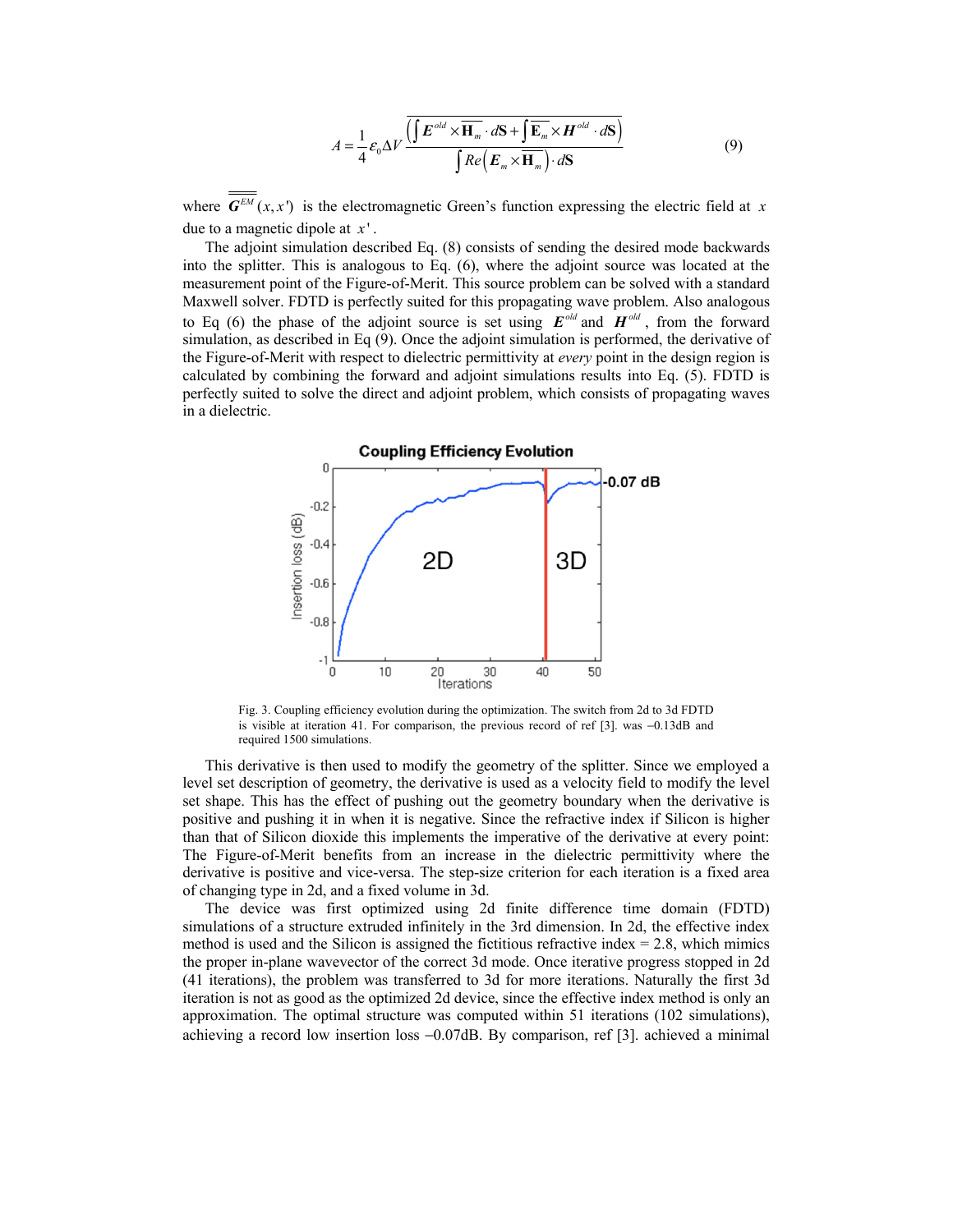insertion loss −0.13dB, after 1500 simulations using particle swarm optimization. (Note that for such small attenuation, the simulation results are very sensitive to the simulation parameters, which may not have been perfectly identical to ref [3].).

Thus adjoint steepest descent, with much lower computational cost, can yield as good or better results than particle swarm optimizations, which take no advantage of the underlying Maxwell equation physics.



Fig. 4. Geometry evolution during the optimization process and total coupling efficiency to the output waveguides. Iter indicates the iteration number, and the insertion loss is given in dB. The optimization is first carried out using a 2d approximation with an effective waveguide index = 2.8, which mimics the 3d in-plane propagation constant. The final iterative steps are carried out in full 3d FDTD.

The figure of merit evolution, as well as intermediate optimization steps, is presented in Figs. 3. and 4 respectively. There is a visible change between the 2d solution and the 3d solution, with a non-negligible efficiency improvement. This 3d improvement was only possible with the adjoint method, as the 3d computational cost limits the multiple simulations in particle swarm methods. The electric field intensity distribution of the final iteration is shown in Fig. 5. The large operating bandwidth of the optimized structure is shown in Fig. 6. and is good indication of the robustness of the design generated by the optimization.

#194605 - \$15.00 USD Received 26 Jul 2013; revised 19 Aug 2013; accepted 20 Aug 2013; published 6 Sep 2013 (C) 2013 OSA 9 September 2013 | Vol. 21, No. 18 | DOI:10.1364/OE.21.021693 | OPTICS EXPRESS 21699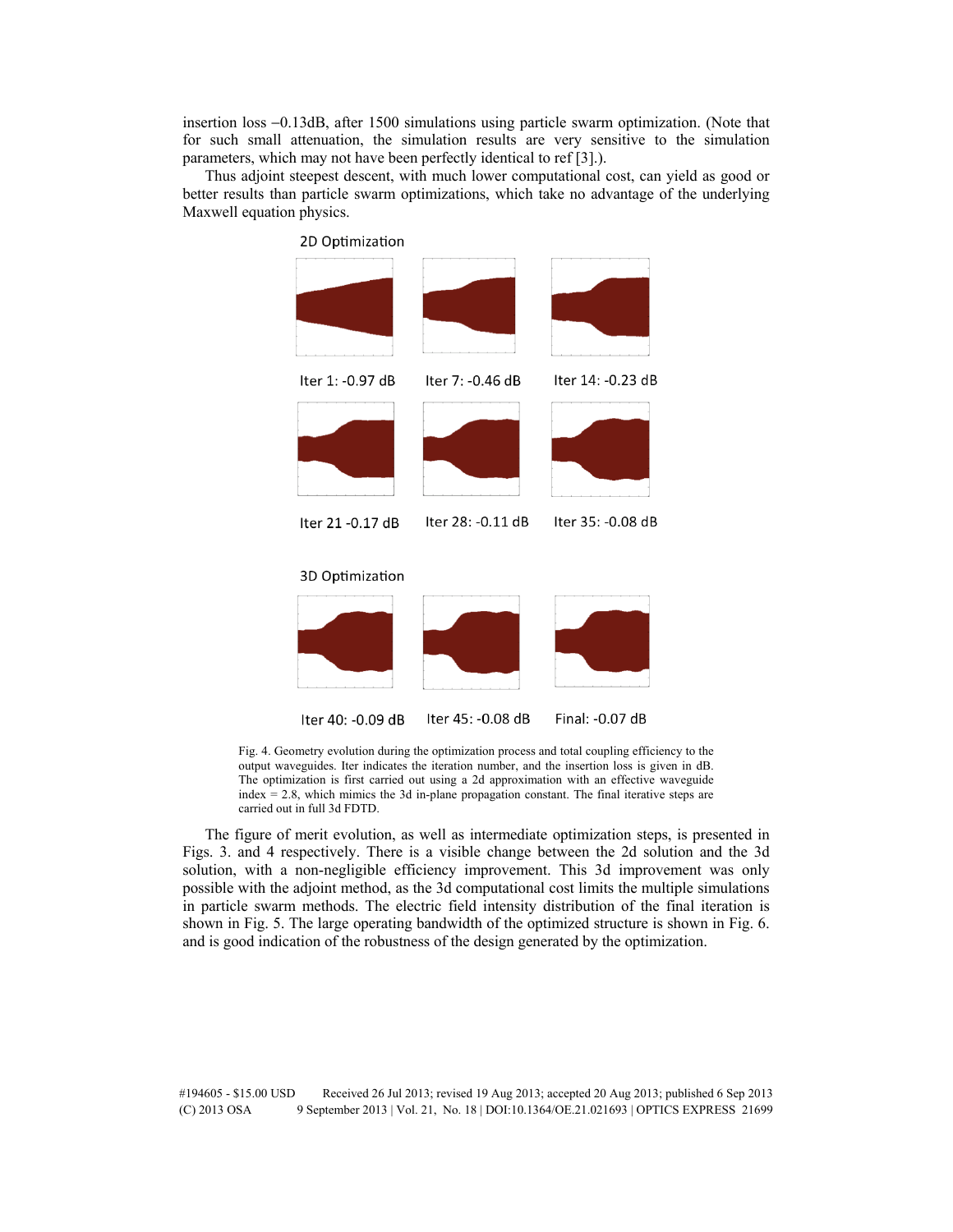

Fig. 5. Simulated field intensity  $|E|^2$  for the optimized structure at  $\lambda = 1550$ nm for a slice in the middle of the device.



Fig. 6. Simulated insertion loss of the optimized device for wavelengths between 1.5 and 1.6 µm. The broad operating spectrum of the device is a good indicator of the robustness of the design.

## **4. Conclusion**

As photonic and wireless components become an increasingly important part of electronics, it is evident that many problems will require electromagnetic optimization. The computational cost of solving Maxwell's equations is significant, and inefficient design optimization algorithms will become unacceptable. We have shown that the adjoint gradient decent method for shape optimization of sub-wavelength photonic devices can be readily implemented by embedding commercial Maxwell solvers within an inverse optimization algorithm.

#194605 - \$15.00 USD Received 26 Jul 2013; revised 19 Aug 2013; accepted 20 Aug 2013; published 6 Sep 2013 (C) 2013 OSA 9 September 2013 | Vol. 21, No. 18 | DOI:10.1364/OE.21.021693 | OPTICS EXPRESS 21700